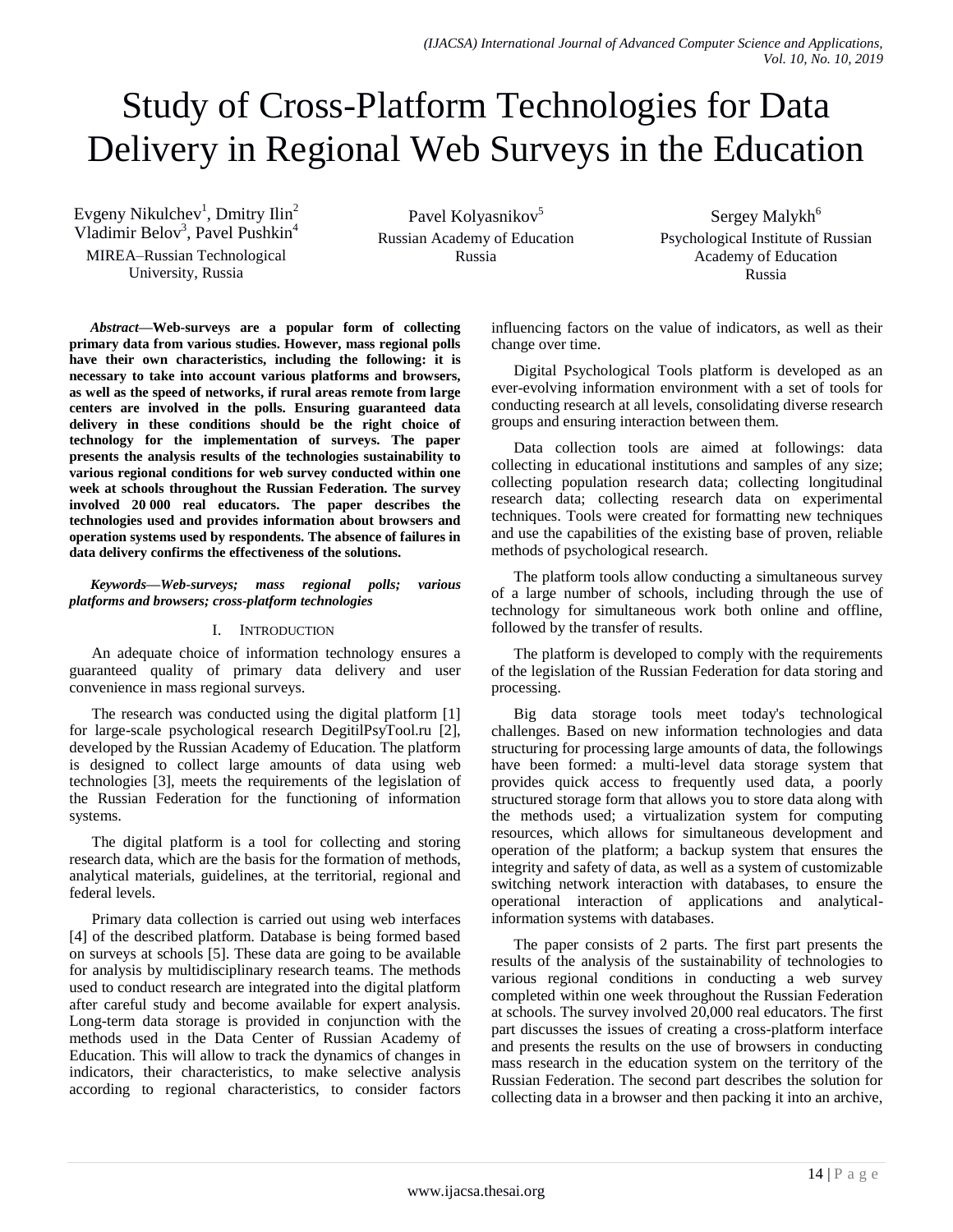which ensures independence from the communication channel during the survey completing.

# II. CROSS-PLATFORM RESEARCH

For web-based software implementation of the test survey, an internal standard for the presentation of the test in a structured form has been developed. It allows using a special algorithmic structure to create a psychological test interface based on elements that have been developed and tested on various devices and OS. The presence of the standard makes it possible to develop an interactive designer of quiz tests to automate the creation of new tests.

Based on the analysis of functional requirements and limitations related to the survey, it was found that the most effective form of intra-platform presentation is the use of JSON (JavaScript Object Notation) format [6, 7]. To control the structure of JSON documents [8, 9], JSON Schema tools are used.

In the platform, each research methodology consists of automatically generated surveys (for school principals and psychologists). The software implementation of each survey is a web interface for interviewing respondents. At the same time, an important feature is the need for cross-platform functioning of interfaces [10], which makes it possible to conduct polls on a wide range of devices, popular browsers and operation systems like Windows, Linux, MacOS, iOS, Android. The used intra-platform standard for describing survey elements will allow the automatic generation of an interface [11] in various software environments.

Generated on the basis of the survey description standard [12], the web interface has been tested on various devices, operation systems and browsers. The approach used is crossbrowser [13] and allows the interface to work and to display in all popular browsers with a certain adaptation in real time. A schematic example of the display of the user interface for various types of devices is shown in Fig. 1.



Fig. 1. An Example of Adapting an Interface for Various Types of Devices.

| АНКЕТА РУКОВОДИТЕЛЯ ОБРАЗОВАТЕЛЬНОЙ ОРГАНИЗАЦИИ                                                                                                                                                                                                                                                                                              |
|----------------------------------------------------------------------------------------------------------------------------------------------------------------------------------------------------------------------------------------------------------------------------------------------------------------------------------------------|
| Уважаемый руководитель!                                                                                                                                                                                                                                                                                                                      |
| В интересах развития Психологической службы в системе образования Российской<br>Федерации проводится анкетирование руководителей общеобразовательных<br>организаций о содержании, средствах и критериях эффективности профессиональной<br>деятельности педагогов-психологов.                                                                 |
| Результаты данного мониторинга, который проводится во всех общеобразовательных<br>организациях Российской Федерации, помогут сформировать наиболее эффективную для<br>Вашего региона модель психологического сопровождения образования, что приведет к<br>повышению психологического благополучия всех участников образовательного процесса. |
| Просим Вас отвечать максимально точно на все предложенные вопросы, исходя из опыта<br>работы в текущем учебном году.                                                                                                                                                                                                                         |
| <b>Beepen!</b>                                                                                                                                                                                                                                                                                                                               |
| Страница 1 из 9                                                                                                                                                                                                                                                                                                                              |

Fig. 2. The Initial Page of the School Head's Surveys.

Fig. 2 to 4 show screenshots of the school heads surveys.

Fig. 5 to 7 shows screenshots of the survey pages.

| 9) Указанте количество следующих специалистов, работающих на<br>полную ставку в Вашей образовательной организации |                   |  |
|-------------------------------------------------------------------------------------------------------------------|-------------------|--|
| Courant-salintaans:                                                                                               |                   |  |
|                                                                                                                   | $x = 1$           |  |
| Departy economy                                                                                                   |                   |  |
|                                                                                                                   | $\mathbb{R}$ ./   |  |
| Педагог дологическихот образования                                                                                |                   |  |
|                                                                                                                   | x                 |  |
| Педагог организатор                                                                                               |                   |  |
|                                                                                                                   | $11 - 7$          |  |
| <b>Joronsa</b>                                                                                                    |                   |  |
|                                                                                                                   | k                 |  |
| Internet                                                                                                          |                   |  |
|                                                                                                                   | $\mathbb{R}$      |  |
|                                                                                                                   |                   |  |
| 10) Укажите количество следующих специалистов, работающих                                                         |                   |  |
| на полставки в Вашей образовательной организации                                                                  |                   |  |
| Социальный герагог                                                                                                |                   |  |
|                                                                                                                   | $\mathbb{R}$      |  |
| Fingaron-riciogener                                                                                               |                   |  |
|                                                                                                                   | $27 - 7$          |  |
| Гедагог дологическимого образования                                                                               |                   |  |
|                                                                                                                   | $\sim$            |  |
| Гедалог-организатор                                                                                               |                   |  |
|                                                                                                                   | $x \neq$          |  |
| <b>Foronic</b>                                                                                                    |                   |  |
|                                                                                                                   | 1/2               |  |
|                                                                                                                   |                   |  |
| Дефектатат                                                                                                        |                   |  |
|                                                                                                                   | $x \neq$          |  |
| 11) Укажите в процентах количество педагогических работников, имеющих                                             |                   |  |
| высшее образование                                                                                                |                   |  |
|                                                                                                                   | $\kappa$ $\times$ |  |
|                                                                                                                   |                   |  |
| 6 Hours Drepts &                                                                                                  |                   |  |
|                                                                                                                   |                   |  |

Fig. 3. An Example of the School Head's Survey Interface.

| 12) Сколько рабочего времени, по Вашему мнению, должен уделять<br>педагог-психолог нижеперечисленным видам деятельности для<br>эффективного функционирования Вашей образовательной организации?             |                    |                           |                  |                        |
|-------------------------------------------------------------------------------------------------------------------------------------------------------------------------------------------------------------|--------------------|---------------------------|------------------|------------------------|
|                                                                                                                                                                                                             | Почти не<br>должен | <b>Newsers</b><br>времени | Moore<br>speween | Почти<br>n(n)<br>apeun |
| Социально посредническая деятельность<br>(напакивание эффективной коммуникации<br>можду лидыми клизи группами в ситуации<br>конфликта)                                                                      | $\sim$             | zv.                       | ń                | C.                     |
| Появранатностика обичающихся<br>индивидуальная, я т/ч проформичтация                                                                                                                                        |                    |                           |                  |                        |
| Появдиательна обучающиеся групповая: в<br>ти проформентация                                                                                                                                                 | ь                  | b                         | ö                |                        |
| Индивидуальная поррекционно-<br>развивающая работа с обучающимися                                                                                                                                           |                    |                           |                  |                        |
| Групповая коррекционно развивающая<br>работа с обучающением                                                                                                                                                 | è                  | ۸                         | ×                |                        |
| Индивидуальная работа с родилелями                                                                                                                                                                          |                    |                           |                  |                        |
| Групповая работа с родителями                                                                                                                                                                               | ö                  | o                         | o                |                        |
| Индивидывлыная работа с педагогами                                                                                                                                                                          |                    |                           |                  |                        |
| Групповая работа с педагогами                                                                                                                                                                               | ö                  | ö                         | ö                |                        |
| Повышение собственной евапификации на<br>специализированных занятиях/чурски                                                                                                                                 |                    |                           |                  |                        |
| Рефляксия и внализ своей работы                                                                                                                                                                             | 6                  | ö                         | ö                |                        |
| Организация и проведение совещаний с<br>педагогами, представителеми<br>администриции, родителями (консилизмы)                                                                                               |                    |                           |                  |                        |
| Появление просвещения                                                                                                                                                                                       | o                  | ö                         | n                |                        |
| Покиселогическая профилактика                                                                                                                                                                               |                    |                           |                  |                        |
| Заполнение документации, натисание<br>cryerios                                                                                                                                                              | n                  | ó                         | d                |                        |
| Проведение научных исследований и<br>годготовка тубликаций                                                                                                                                                  |                    |                           |                  |                        |
| Богдите вид деятельности, если епзнет в списке выше                                                                                                                                                         |                    |                           |                  |                        |
|                                                                                                                                                                                                             |                    |                           |                  |                        |
| Дайте оценту рабочего премени, которое, по Вашему мнению, должен уделять ледатог-похоллог<br>отноанному (бакин внду деятельности<br>C flowle additions<br>- нимеровремени<br>Много времени<br>Полявся время |                    |                           |                  |                        |
| $6$ Hasa                                                                                                                                                                                                    | <b>Brepig +</b>    |                           |                  |                        |
|                                                                                                                                                                                                             |                    |                           |                  |                        |
|                                                                                                                                                                                                             | Страница 7 из 9    |                           |                  |                        |

Fig. 4. An Example of the Interface for School Heads.

| Comman                                                                                                                                                                                                                                                                                                                                                                                                                                                                                                                                                                                                                                                                                                                                                                                                                                                                                                                      |
|-----------------------------------------------------------------------------------------------------------------------------------------------------------------------------------------------------------------------------------------------------------------------------------------------------------------------------------------------------------------------------------------------------------------------------------------------------------------------------------------------------------------------------------------------------------------------------------------------------------------------------------------------------------------------------------------------------------------------------------------------------------------------------------------------------------------------------------------------------------------------------------------------------------------------------|
| АНКЕТА ПЕДАГОГА-ПСИХОЛОГА ОБРАЗОВАТЕЛЬНОЙ<br><b>ОРГАНИЗАЦИИ</b><br>Visionsmall request examined<br>В желароски развития Пожиловической студебы в систему образование Российской<br>Федерации проводится днастирования педагогов пожелента общеобразовализочких<br>(SERANGEAN) CONSULTANCE CREDITION IN IDENTIFIES AND RETURNING TO CONSULTANCE AND<br>дактывыкости, прегизациылой спацифика спчетности и однастализо правовали<br>ofactorages referre.<br>Регультаты данного моменджита, который произделся во всех общеобразовательных<br>организациях Российской Федерации, помогут оформировать наиболее эффективную для<br>Вашего релиона модель пожологического сопровождения образования, что приведет к<br>повышение похологического благополучия всех участников образовательного процесса.<br>Просим Вас отвечеть межсинально точки на все предпоженные вопросы, исходя из ольга<br>работы в текущем учебнем торь. |
| fresta 1<br>Ставница 1 из 55                                                                                                                                                                                                                                                                                                                                                                                                                                                                                                                                                                                                                                                                                                                                                                                                                                                                                                |

Fig. 5. The Initial Page of the Psychologist Profile.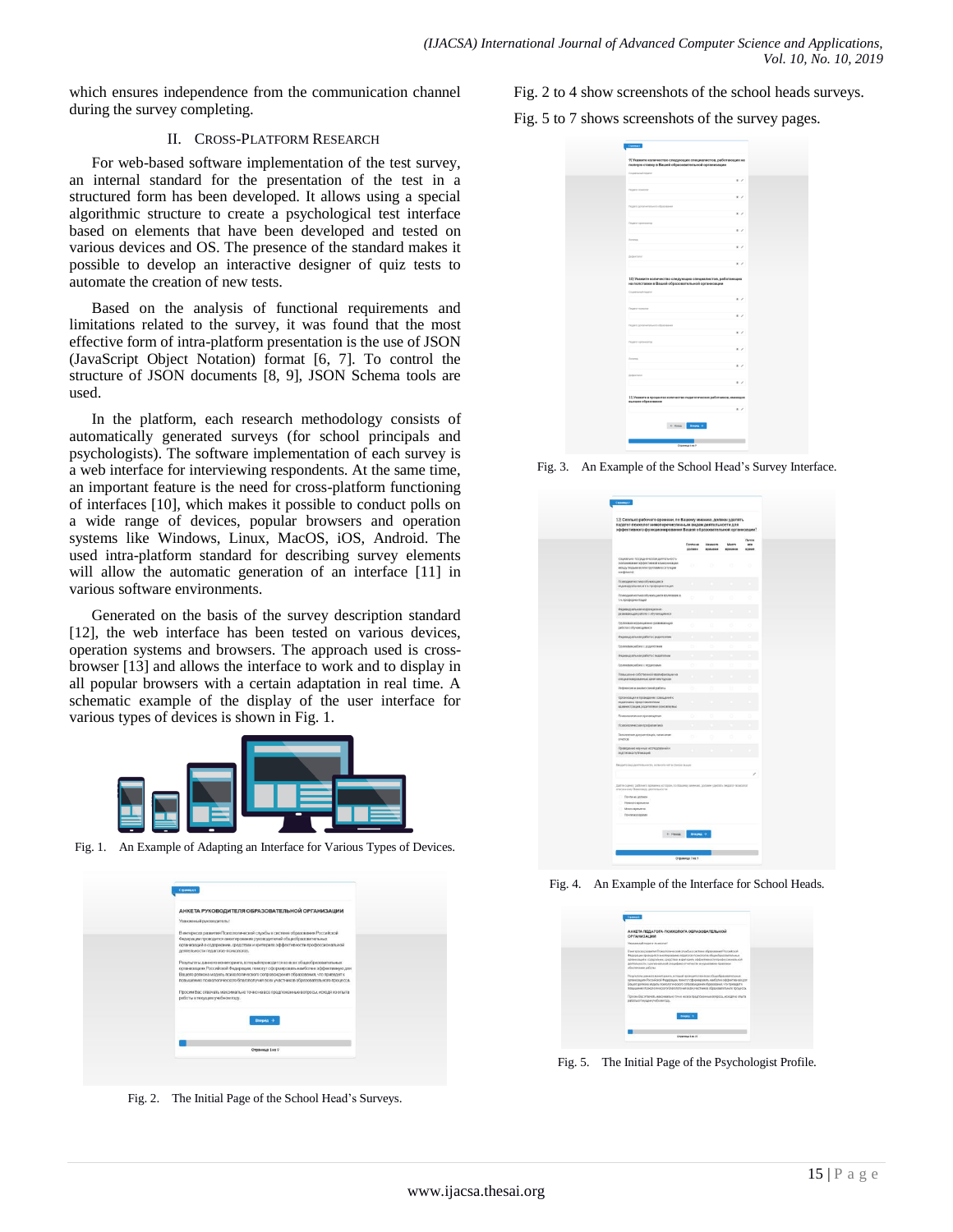| $C_2$ and $C_3$                             |
|---------------------------------------------|
| Полное название образовательной организации |
| v                                           |
| Почтовый индекс                             |
| $\mathcal{S}$                               |
|                                             |
| Город или название населённого пункта       |
| ,                                           |
| <b>Yinese</b>                               |
| ×                                           |
|                                             |
| Номер дома<br>$\mathcal{S}$                 |
|                                             |
| Kopnyc                                      |
| $\mathcal{S}$                               |
| $6$ House $-$ Rooms $+$                     |
| Страница 3 из 35                            |

Fig. 6. An Example of the Profile Interface for the Psychologist.

|                                               | III.4 Перед кем и с какой периодичностью Вы отчитываетесь по |   |
|-----------------------------------------------|--------------------------------------------------------------|---|
|                                               | содержанию своей профессиональной деятельности?              |   |
| 1. Руководитель образовательной организации   |                                                              |   |
| с не отчизанию.                               | $2.1$ pass reagram                                           |   |
| <b>реже, чем 1 разв год</b>                   | $-1$ pass mecny                                              |   |
| 21 <sub>px3810d</sub>                         | $-1$ pass неделю                                             |   |
| $2$ pass nonrogal                             | с еждневно                                                   |   |
| 2. Заместитель руководителя                   |                                                              |   |
| C не отчетываюсь                              | $C$ 1 pass magran                                            |   |
| pese, yes 1 pays rig.                         | $-1$ pass mecky                                              |   |
| $2.1$ pass rop                                | ○ 1 разв надалю                                              |   |
| 3 раз в полгода                               | с еждневно                                                   |   |
| 3. Специалист ППМС-центра                     |                                                              |   |
| е египиато.                                   | $-1$ pass reagram                                            |   |
| реже, чем 1 разв год                          | $-1$ pass MODILE                                             |   |
| 3 развлад                                     | $1$ pass неделю                                              |   |
| $-10000000000$                                | с еждневно                                                   |   |
| 4. Специалист органов управления образованием |                                                              |   |
| $\Box$ не отчитываюсь                         | $1$ pass reagram                                             |   |
| <b>реже, чем 1 развита</b>                    | 3 дважности                                                  |   |
| 20.10800000                                   | $-1$ pass regene                                             |   |
| $-1$ pas a nonrogal                           | с еждневно                                                   |   |
|                                               |                                                              |   |
| 5. Другое (укажите)                           |                                                              |   |
| C не отчетываюсь                              | $2$ tease section                                            |   |
| премерчен 1 разв год                          | $-10000$ MeCRL                                               |   |
| 2.19838700                                    | $-1$ pass неделю                                             |   |
| $2$ pass nonroaa                              | с еждневно                                                   |   |
| Укажито, поред ком именно                     |                                                              |   |
|                                               |                                                              | v |
|                                               |                                                              |   |
|                                               | Вперед →<br>6 Назад                                          |   |
|                                               |                                                              |   |
|                                               |                                                              |   |
|                                               | Pressures 17 us 95                                           |   |
|                                               |                                                              |   |

Fig. 7. An Example of the Profile Interface for the Psychologist.

As a monitoring result, information was obtained on the operation systems and browsers types used for survey. The results obtained indicate the effectiveness of the selected technologies, since all surveys were successfully completed without distortion of the images from the respondents. Fig. 8 shows the main operation systems, in Fig. 9 shows browsers used to fill out surveys at schools during a mass survey across Russian Federation.



Fig. 8. Operation Systems used to Fill out Survey.



Fig. 9. Browsers used to Fill out Survey.

## III. THE USE OF THE ARCHIVING FOR ENSURING GUARANTEED DATA DELIVERY

One of the monitoring tasks is to ensure functioning, independent of the quality of the communication channel. This problem is solved due to the following logic. Firstly, the archive, which contains necessary files (such as images) and the survey structure based on the JSON schema, is being loaded onto the client side. Then, the sever receives not archived JSON file with the survey results (it contains the numbers of questions and entered data).

It is assumed that the archive is a complete package that is transmitted to the client browser along with the survey format and other data necessary for data collection. All system data must be downloaded before the test starts and its integrity check is carried out (checksum). To ensure control, it is more convenient to transfer data to the browser in the form of an archive, since it will be necessary to download only one file and check only its checksum. If you use the standard approach and upload multiple files separately, you will have to verify the checksums for each of them separately, and on the server side you will need to organize additional storage.

Using client-side archives changes the standard approach for working with files. In the standard approach, the address of the actual location of the requested resource is indicated in HTML, for example, an image that will be downloaded by HTTP request and displayed automatically by the browser. In the case of using archives, all actions will need to be done programmatically: download it in its entirety, unpack it and only then use it in HTML. In addition, the browser may require more computing resources and computer RAM to work with the archive, since it will not be able to directly optimize the loading, saving and caching downloaded images and files.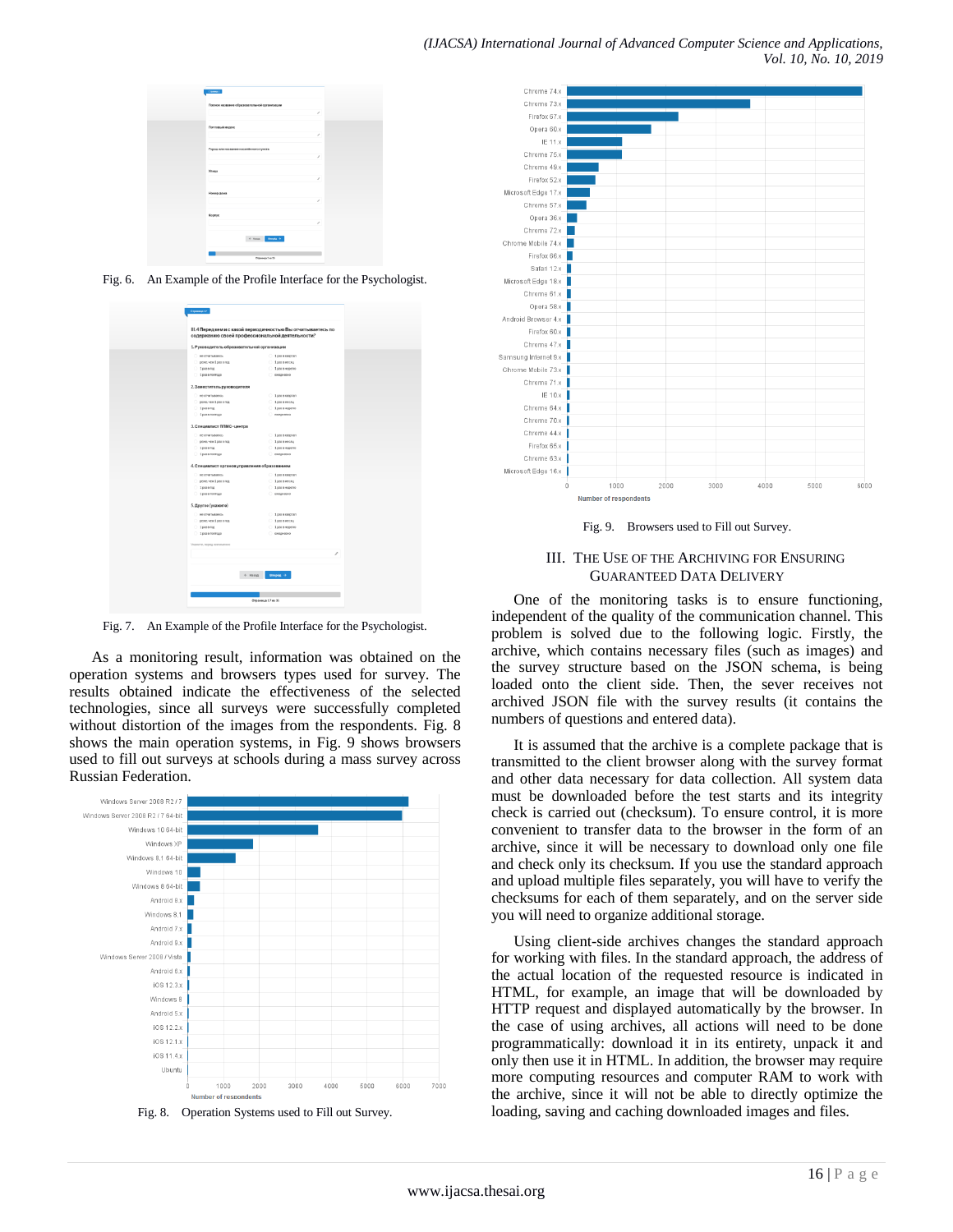As an archive, the preferred option is using the zip format, which is supported by a large number of operation systems and programs. This will allow to pack and unpack the contents of the survey without the need for additional software. In this regard, it will be most appropriate to use the JSZip library [14], which has an API for working with zip archives.

JSZip is a JavaScript library for reading, creating and editing zip files and is distributed on the basis of two licenses - MIT or GPLv3. According to the documentation [15], JSZip is guaranteed to support files up to 10 MB in size, does not support data encryption and multi volumes, uses only UTF-8. The library works in all modern browsers, such as Firefox, Google Chrome, Opera, Internet Explorer 10+ and Edge. In Internet Explorer 9 and below, JSZip does not work well and may crash when working with large files, as these browser versions do not support typed arrays and the compression algorithm will use regular arrays.

A number of tests were performed to evaluate the capabilities of the JSZip library.

Testing Cyrillic characters. Archives that were created on Mac OS are read normally, while archives that were created on Windows have incorrectly encoded file names. Due to the fact that on Mac OS, the encoding is UTF-8, and on Windows, most likely, cp1251. The compression level does not affect the ability to read archives; only the unpacking time and CPU load may change, but only slightly. Encrypted archives are not supported by the library and cannot be opened. Supported compression method Deflate, other methods work will not be read, due to the use of the pako library.

Testing bulk archives. Various computers and smartphones were taken to test the JSZip library. According to the measurements, it is clear that the time of unpacking a large archive is not critical even on a mobile device.

The finished survey for the psychological platform is a complete ZIP archive. For preparing a test in the specified format, ZIP archiving should be used without compression and without setting a password.

The archive should contain the *index.json* file. This file should be executed strictly in accordance with the specification below. For a typical case, the following archive structure is proposed:

```
index.json
resources/
     question_1/
              image_1.jpg
              image_2.jpg
              ...
     question_2/
```
image\_1.jpg image\_2.jpg

...

In addition to the mandatory presence of the *index.json* file, there are the following limitations of the psychological test downloaded to the archive platform:

- archive size: no more than 10 megabytes;
- archive format: ZIP;
- compression: absent;
- password: none;
- file names: case sensitive.

Due to the ever-increasing complexity of tools and technologies in web development, the task arises of preparing the client part of the project for its proper operation and display in the user's browser. For its implementation, assembly systems are used that automate the process of preparing code and resources of the client part of the web application. The main objective of automation systems for assembling client web applications is to combine the same type of modules and automate routine tasks.

The main tasks implemented by the assembly systems can be distinguished:

- web language compilation (CoffeeScript, TypeScript, Babel) [16, 17];
- compilation of CSS preprocessor (LESS, SASS, Stylus) and postprocessors (PostCSS, Rework) [18, 19];
- modular system implementation JavaScript (AMD, CommonJS) [20];
- code minification and obfuscation;
- preparing web resources (image compression, deleting meta data, creating sprites, preparing fonts, etc.);
- checking the code for quality, i.e. code linting (ESLint, JSLint, JSCS, JSHint) [21–23].

As a solution for building the client part of the web application, Webpack was used [24], which is a modern solution that provides high speed and relevant tools for the developer. Webpack, unlike the Gulp and Grunt counterparts, offers much more features by default and covers most of the required build tasks. However, it is worth noting that Gulp and Grunt are task managers for Node.js, and not a complete build system like Webpack. To create a build process on Gulp and Grunt, it is needed to write manual build tasks.

To implement the functionality that is not available in the standard Webpack package, the following extensions were applied:

- ExtractTextPlugin. It is used to extract the text of the processed module and save to an external file. Required when processing style sheets.
- OptimizeCssAssetsPlugin. It implements the functionality to minimize the resulting CSS markup code.
- CopyWebpackPlugin. It implements the functionality of copying individual files or structural units.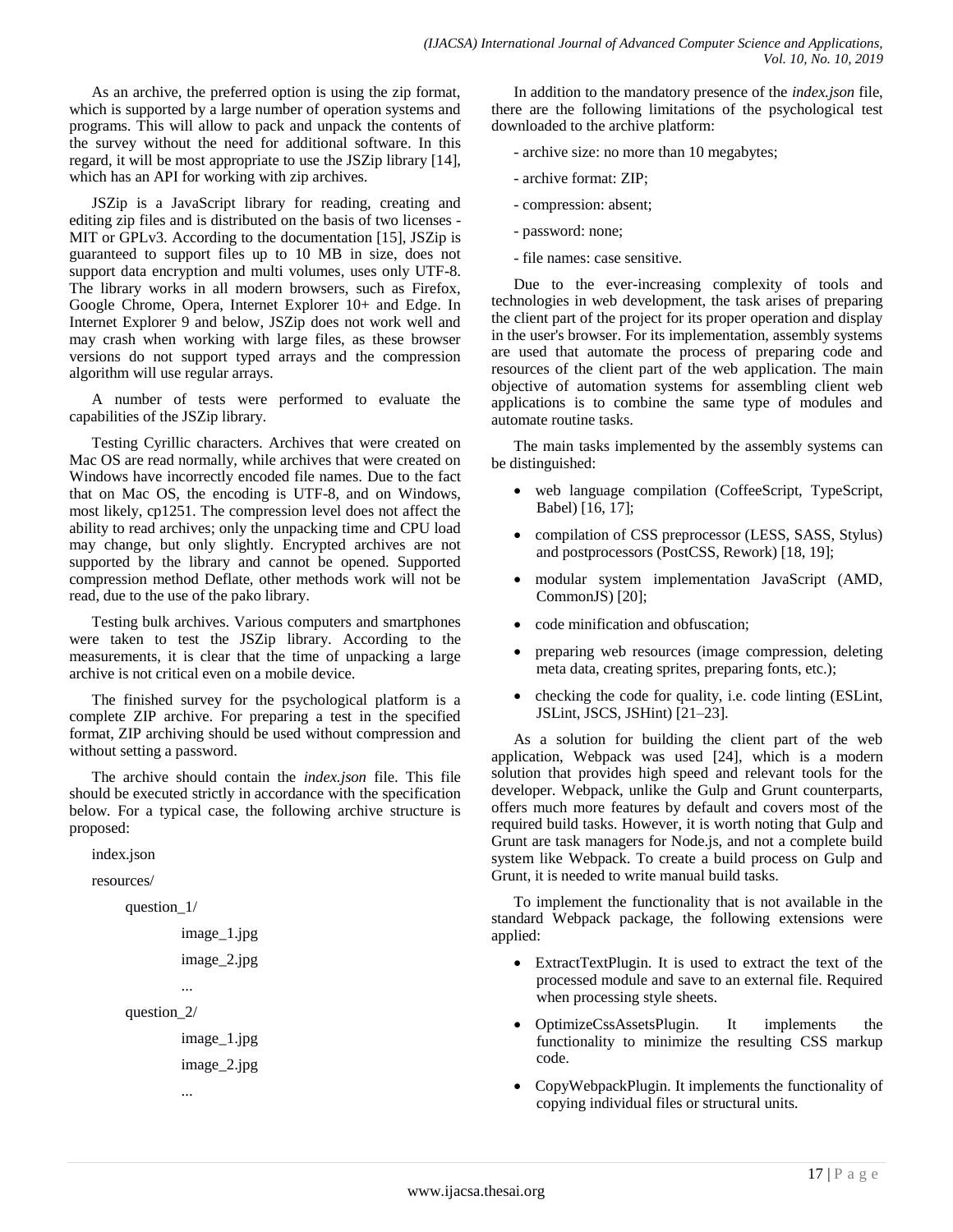- HotModuleReplacement. It implements a quick module replacement mechanism. This mechanism significantly increases development speed and is used when tracking changes to apply them.
- ProvidePlugin. It imports dependencies common to the entire project.
- UglifyJsPlugin. It implements the functionality for minimizing JavaScript code.
- ConfigWebpackPlugin. It combines environment and internal configuration.
- Optimize.CommonChunk. It separates code sections, which are common for several modules, into a separate file.

In addition to extensions, the project also involved external loaders that process the input data, since the functionality, they implement, cannot be implemented using standard Webpack tools:

- file-loader. Arbitrary input file processing.
- babel-loader. Compilation of JavaScript ES6 code in compatible with most browsers ECMAScript 5;
- css-loader. CSS code processing;
- sass-loader. Convert SCSS and SASS code to CSS;
- ng-cache-loader. Provides support for HTML templates;
- image-webpack-loader. Image processing and compression.

The results of monitoring at schools in Russia demonstrated the effectiveness of the selected methods and information technologies. Fig. 10 shows the distribution of the rendering time of the survey on the client device, which confirms the advisability in using the developed technology for transmitting data in the form of an archive.



Fig. 10. Distribution Characterizing the Time of Rendering Survey Pages.

## IV. CONCLUSION

The survey involved 20,000 real school heads from municipal and village schools throughout the country. The absence of failures in data delivery using various operation systems and browsers confirms the effectiveness of the solutions.

Thus, the selected web-based survey tools based on the Digital Platform for Interdisciplinary Psychological Research, as a result of monitoring, have demonstrated their effectiveness and prospects for conducting federal-level research at schools.

### **ACKNOWLEDGMENTS**

The study was performed as part of the state task of the Ministry of science and height education of Russian Federation, project 25.13253.2018 / 12.1 "Development of the technological concept of the Data Center for Interdisciplinary Research in Education".

#### **REFERENCES**

- [1] R. D. Hays, H. Liu, & A. Kapteyn, "Use of Internet panels to conduct surveys," Behavior research methods, vol. 47, no. 3, pp. 685-690, 2015.
- [2] I. Zakharov, E. Nikulchev, D. Ilin, V. Ismatullina, & A. Fenin, "Webbased platform for psychology research," ITM Web of Conferences, vol. 10, p. 04006, 2017.
- [3] E. Nikulchev, D. Ilin, P. Kolyasnikov, I. Zakharov, & S. Malykh, "Programming technologies for the development of web-based platform for digital psychological tools," International Journal of Advanced Computer Science and Applications, vol. 9, no. 8, pp. 34-45, 2018.
- [4] F. Keusch, "Why do people participate in Web surveys? Applying survey participation theory to Internet survey data collection,' Management review quarterly, vol. 65, no. 3, pp. 183-216, 2015.
- [5] M. Das, P. Ester, & L. Kaczmirek (ed.), "Social and behavioral research and the internet: Advances in applied methods and research strategies," Routledge, 2018.
- [6] J. Xin, C. Afrasiabi, S. Lelong, …, & C. Wu, "Cross-linking BioThings APIs through JSON-LD to facilitate knowledge exploration," BMC bioinformatics, vol. 19, no. 1, p. 30, 2018.
- [7] S. Brahmia, Z. Brahmia, F. Grandi, & R. Bouaziz, "A Disciplined Approach to Temporal Evolution and Versioning Support in JSON Data Stores," In Emerging Technologies and Applications in Data Processing and Management, IGI Global, 2019, pp. 114-133.
- [8] A. Agocs, & J. M. Le Goff, "A web service based on RESTful API and JSON Schema/JSON Meta Schema to construct knowledge graphs," In 2018 International Conference on Computer, Information and Telecommunication Systems (CITS), IEEE, 2018, pp. 1-5.
- [9] J. L. C. Izquierdo, & J. Cabot, "JSONDiscoverer: Visualizing the schema lurking behind JSON documents," Knowledge-Based Systems, vol. 103, pp. 52-55, 2016.
- [10] M. Jasim, "Building cross-platform desktop applications with electron," Packt Publishing Ltd, 2017.
- [11] E. Nikulchev, D. Ilin, P. Kolyasnikov, and A. Kosenkov, "E-learning Tools on the Healthcare Professional Social Networks," International Journal of Advanced Computer Science and Applications, vol. 10, no. 4, p. 29-34, 2019.
- [12] V.K. Grigoriev, A.S. Ilyushechkin, &M.A. Ovchinnikov, "Quality assessment of a user interface based on the mental time of performing the user tasks of the subject area," Russian Technological Journal, vol. 7, no. 1, pp. 38-47, 2019.